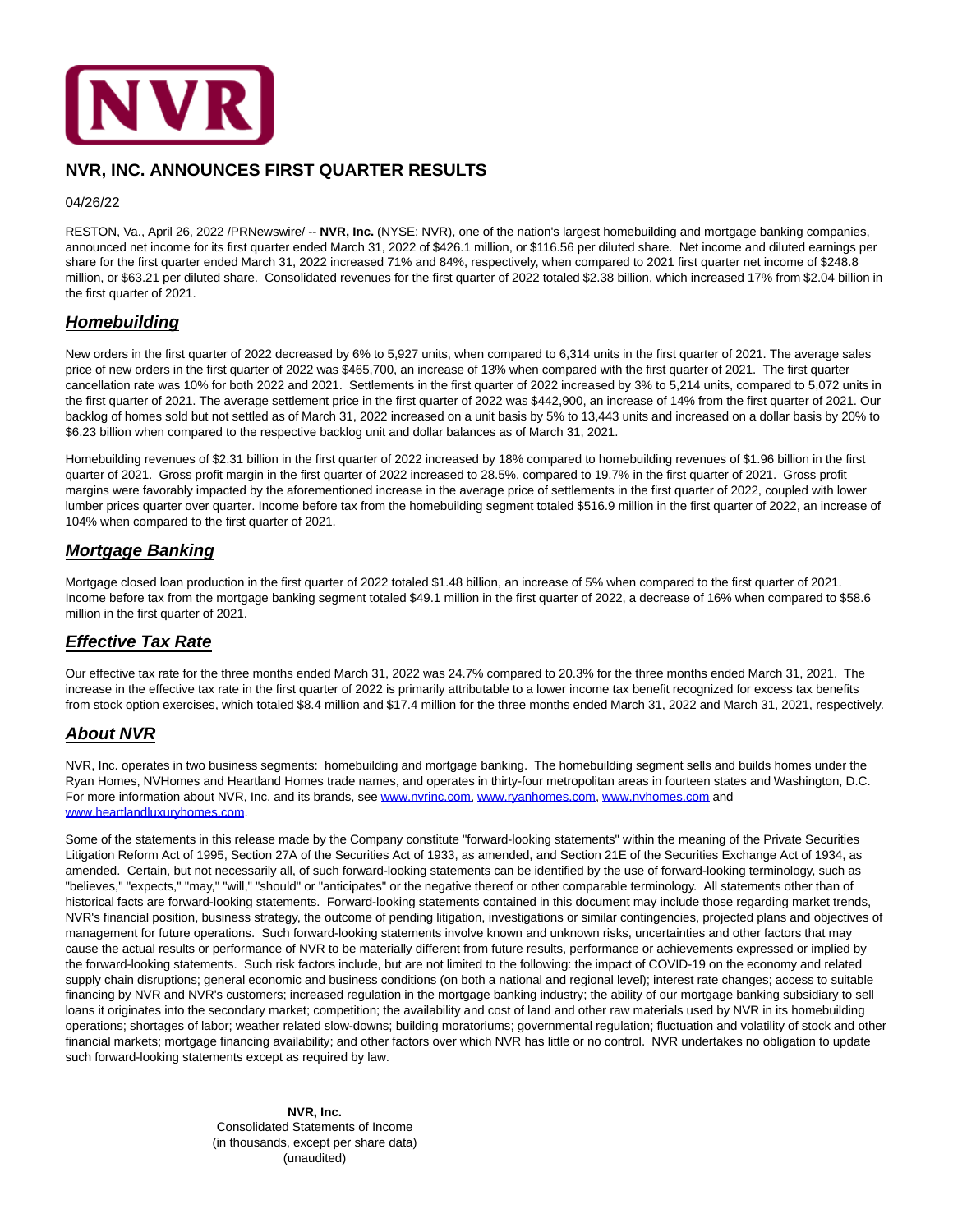|                                                   | Three Months Ended March 31, |             |    |               |  |
|---------------------------------------------------|------------------------------|-------------|----|---------------|--|
|                                                   | 2022                         |             |    | 2021          |  |
| Homebuilding:                                     |                              |             |    |               |  |
| Revenues                                          | \$                           | 2,309,227   | \$ | 1,963,711     |  |
| Other income                                      |                              | 1,339       |    | 1,586         |  |
| Cost of sales                                     |                              | (1,651,365) |    | (1, 577, 453) |  |
| Selling, general and administrative               |                              | (129, 510)  |    | (121, 419)    |  |
| Operating income                                  |                              | 529,691     |    | 266,425       |  |
| Interest expense                                  |                              | (12, 804)   |    | (13,006)      |  |
| Homebuilding income                               |                              | 516,887     |    | 253,419       |  |
|                                                   |                              |             |    |               |  |
| <b>Mortgage Banking:</b><br>Mortgage banking fees |                              | 69,182      |    | 77,735        |  |
| Interest income                                   |                              | 2,074       |    | 2,032         |  |
| Other income                                      |                              | 1.072       |    | 867           |  |
| General and administrative                        |                              | (22,908)    |    | (21, 656)     |  |
| Interest expense                                  |                              | (362)       |    | (391)         |  |
| Mortgage banking income                           |                              | 49,058      |    | 58,587        |  |
|                                                   |                              |             |    |               |  |
| Income before taxes                               |                              | 565,945     |    | 312,006       |  |
| Income tax expense                                |                              | (139,845)   |    | (63, 244)     |  |
|                                                   | \$                           |             |    |               |  |
| <b>Net income</b>                                 |                              | 426,100 \$  |    | 248,762       |  |
| <b>Basic earnings per share</b>                   | \$                           | 125.87 \$   |    | 67.72         |  |
|                                                   |                              |             |    |               |  |
| Diluted earnings per share                        |                              | 116.56 \$   |    | 63.21         |  |
| Basic weighted average shares outstanding         |                              | 3,385       |    | 3,673         |  |
|                                                   |                              |             |    |               |  |
| Diluted weighted average shares outstanding       |                              | 3,656       |    | 3,935         |  |

## **NVR, Inc.**

Consolidated Balance Sheets (in thousands, except share and per share data) (unaudited)

|                                                                                 | March 31, 2022  | December 31, 2021 |
|---------------------------------------------------------------------------------|-----------------|-------------------|
| <b>ASSETS</b>                                                                   |                 |                   |
| Homebuilding:                                                                   |                 |                   |
| Cash and cash equivalents                                                       | \$<br>2,138,706 | \$<br>2,545,069   |
| Restricted cash                                                                 | 65,562          | 60,730            |
| Receivables                                                                     | 23,471          | 18,552            |
| Inventory:                                                                      |                 |                   |
| Lots and housing units, covered under sales agreements with customers           | 1,997,115       | 1,777,862         |
| Unsold lots and housing units                                                   | 142,015         | 127,434           |
| Land under development                                                          | 14,668          | 12,147            |
| Building materials and other                                                    | 39,841          | 29,923            |
|                                                                                 | 2,193,639       | 1,947,366         |
| Contract land deposits, net                                                     | 512,042         | 497,139           |
| Property, plant and equipment, net                                              | 56,829          | 56,979            |
| Operating lease right-of-use assets                                             | 59,819          | 59,010            |
| Reorganization value in excess of amounts allocable to identifiable assets, net | 41,580          | 41,580            |
| Other assets                                                                    | 220,675         | 229,018           |
|                                                                                 | 5,312,323       | 5,455,443         |
| <b>Mortgage Banking:</b>                                                        |                 |                   |
| Cash and cash equivalents                                                       | 19,157          | 28,398            |
| Restricted cash                                                                 | 3,402           | 2,519             |
| Mortgage loans held for sale, net                                               | 312,726         | 302,192           |
| Property and equipment, net                                                     | 3,386           | 3,658             |
| Operating lease right-of-use assets                                             | 8,491           | 9,758             |
| Reorganization value in excess of amounts allocable to identifiable assets, net | 7,347           | 7,347             |
| Other assets                                                                    | 59,381          | 25,160            |
|                                                                                 | 413,890         | 379,032           |
| <b>Total assets</b>                                                             | \$<br>5,726,213 | \$<br>5,834,475   |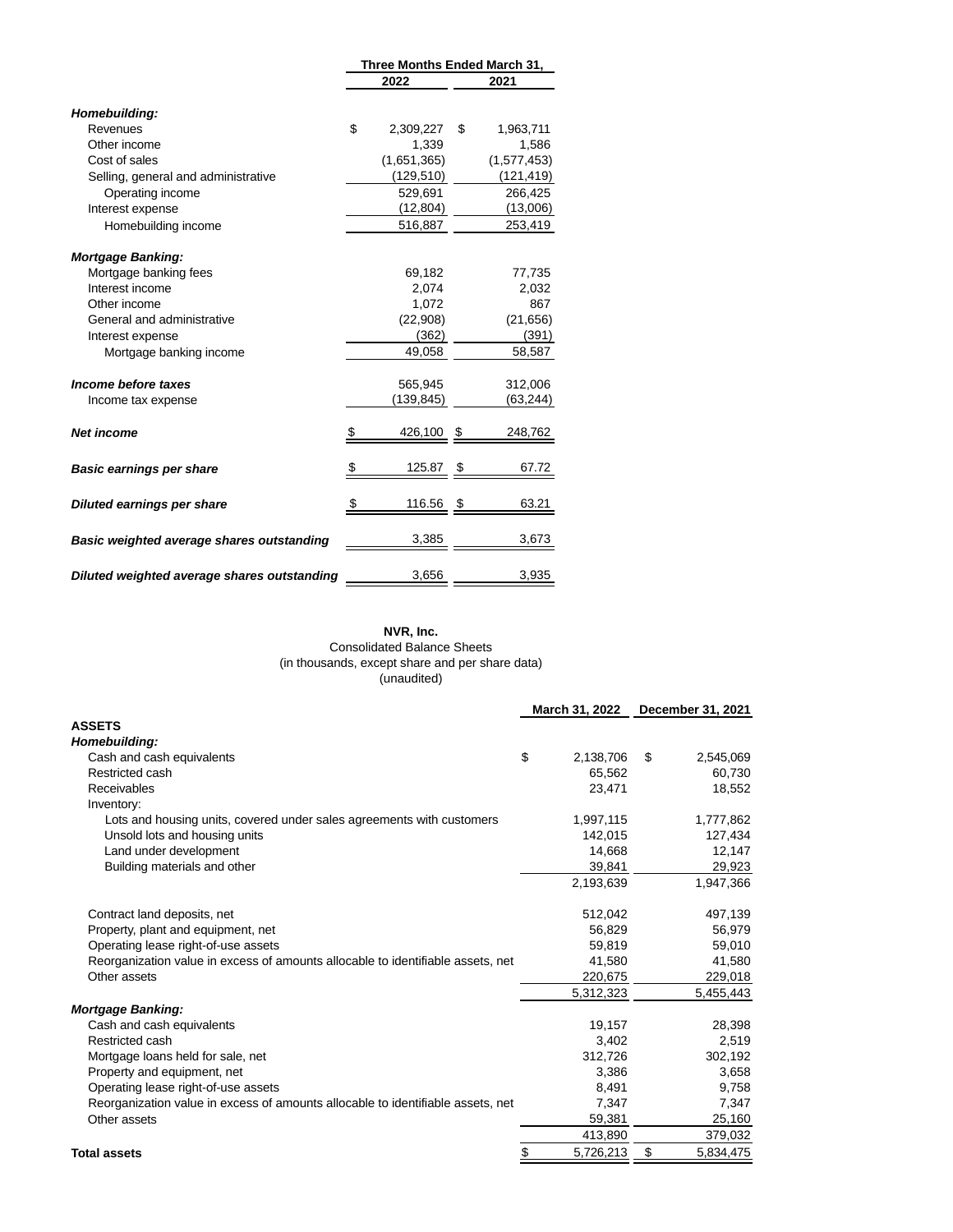## **NVR, Inc.**

#### Consolidated Balance Sheets (Continued) (in thousands, except share and per share data) (unaudited)

|                                                                                    | March 31, 2022 |     | December 31, 2021 |
|------------------------------------------------------------------------------------|----------------|-----|-------------------|
| <b>LIABILITIES AND SHAREHOLDERS' EQUITY</b>                                        |                |     |                   |
| Homebuilding:                                                                      |                |     |                   |
| Accounts payable                                                                   | \$<br>398,516  | \$. | 336,560           |
| Accrued expenses and other liabilities                                             | 501,091        |     | 435,860           |
| <b>Customer deposits</b>                                                           | 453,178        |     | 417,463           |
| Operating lease liabilities                                                        | 64,546         |     | 64,128            |
| Senior notes                                                                       | 1,515,964      |     | 1,516,255         |
|                                                                                    | 2,933,295      |     | 2,770,266         |
| <b>Mortgage Banking:</b>                                                           |                |     |                   |
| Accounts payable and other liabilities                                             | 58,098         |     | 51,394            |
| Operating lease liabilities                                                        | 9,221          |     | 10,437            |
|                                                                                    | 67,319         |     | 61,831            |
| <b>Total liabilities</b>                                                           | 3,000,614      |     | 2,832,097         |
| <b>Commitments and contingencies</b>                                               |                |     |                   |
| Shareholders' equity:                                                              |                |     |                   |
| Common stock, \$0.01 par value; 60,000,000 shares authorized; 20,555,330 shares    |                |     |                   |
| issued as of both March 31, 2022 and December 31, 2021                             | 206            |     | 206               |
| Additional paid-in capital                                                         | 2,416,660      |     | 2,378,191         |
| Deferred compensation trust - 106,697 shares of NVR, Inc. common stock as of       |                |     |                   |
| both March 31, 2022 and December 31, 2021                                          | (16, 710)      |     | (16, 710)         |
| Deferred compensation liability                                                    | 16.710         |     | 16,710            |
| Retained earnings                                                                  | 10,473,939     |     | 10,047,839        |
| Less treasury stock at $cost - 17,240,495$ and $17,107,889$ shares as of March 31, |                |     |                   |
| 2022 and December 31, 2021, respectively                                           | (10,165,206)   |     | (9,423,858)       |
| Total shareholders' equity                                                         | 2,725,599      |     | 3,002,378         |

 **Total shareholders' equity** 2,725,599 3,002,378  **Total liabilities and shareholders' equity** 

## **NVR, Inc.**

#### Operating Activity (dollars in thousands) (unaudited)

|                                   | Three Months Ended March 31, |                  |       |       |    |                  |
|-----------------------------------|------------------------------|------------------|-------|-------|----|------------------|
|                                   | 2022                         |                  |       | 2021  |    |                  |
|                                   | Units                        | Average<br>Price |       |       |    | Average<br>Price |
| New orders, net of cancellations: |                              |                  |       | Units |    |                  |
| Mid Atlantic (1)                  | 2,307                        | \$               | 529.1 | 2.291 | \$ | 502.2            |
| North East (2)                    | 460                          | \$               | 522.9 | 440   | \$ | 474.7            |
| Mid East (3)                      | 1,534                        | \$               | 398.6 | 1.795 | \$ | 350.4            |
| South East (4)                    | 1,626                        | \$               | 422.8 | 1,788 | \$ | 337.6            |
| Total                             | 5,927                        | \$               | 465.7 | 6,314 | \$ | 410.5            |

|                  | Three Months Ended March 31, |                  |       |       |    |                  |  |
|------------------|------------------------------|------------------|-------|-------|----|------------------|--|
|                  | 2022                         |                  |       | 2021  |    |                  |  |
|                  | Units                        | Average<br>Price |       | Units |    | Average<br>Price |  |
| Settlements:     |                              |                  |       |       |    |                  |  |
| Mid Atlantic (1) | 2,180                        | \$               | 523.7 | 2.010 | S  | 465.7            |  |
| North East (2)   | 348                          | \$               | 504.5 | 372   | \$ | 436.0            |  |
| Mid East (3)     | 1,210                        | \$               | 381.3 | 1.263 | \$ | 336.4            |  |
| South East (4)   | 1,476                        | \$               | 359.5 | 1,427 | \$ | 308.6            |  |
| Total            | 5,214                        | \$               | 442.9 | 5,072 | \$ | 387.2            |  |